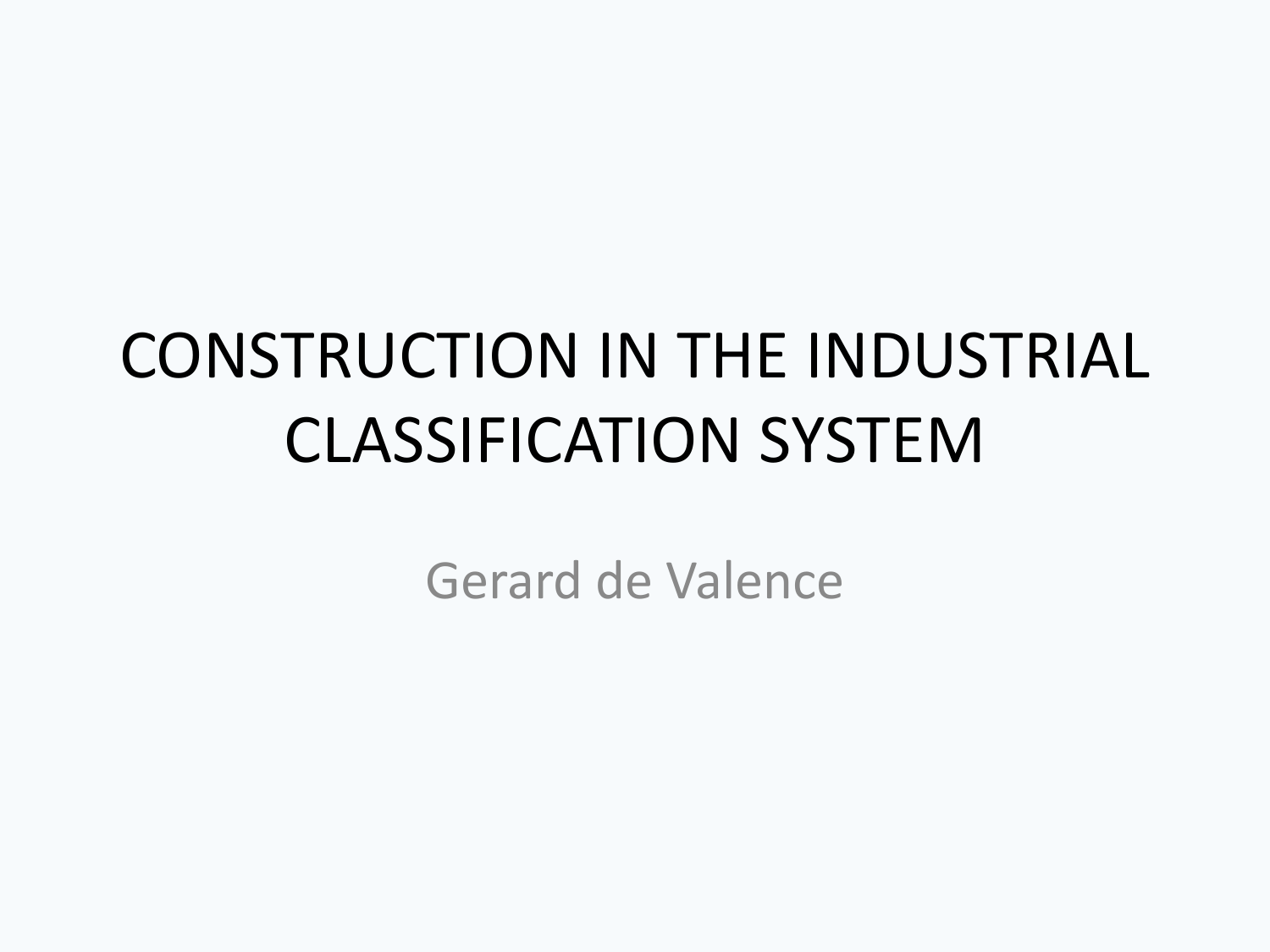# Topics

- The national accounting framework
- The International Standard of Industrial Classification of All Economic Activities (ISIC)
- Three national variants and 41.1:
	- Australian and New Zealand System of Industrial Classification (ANZSIC)
	- Canada's North American Industry Classification System (NAICS)
	- UK Standard Industrial Classification (UK SIC) and NACE Rev 2
- The three areas of strong implications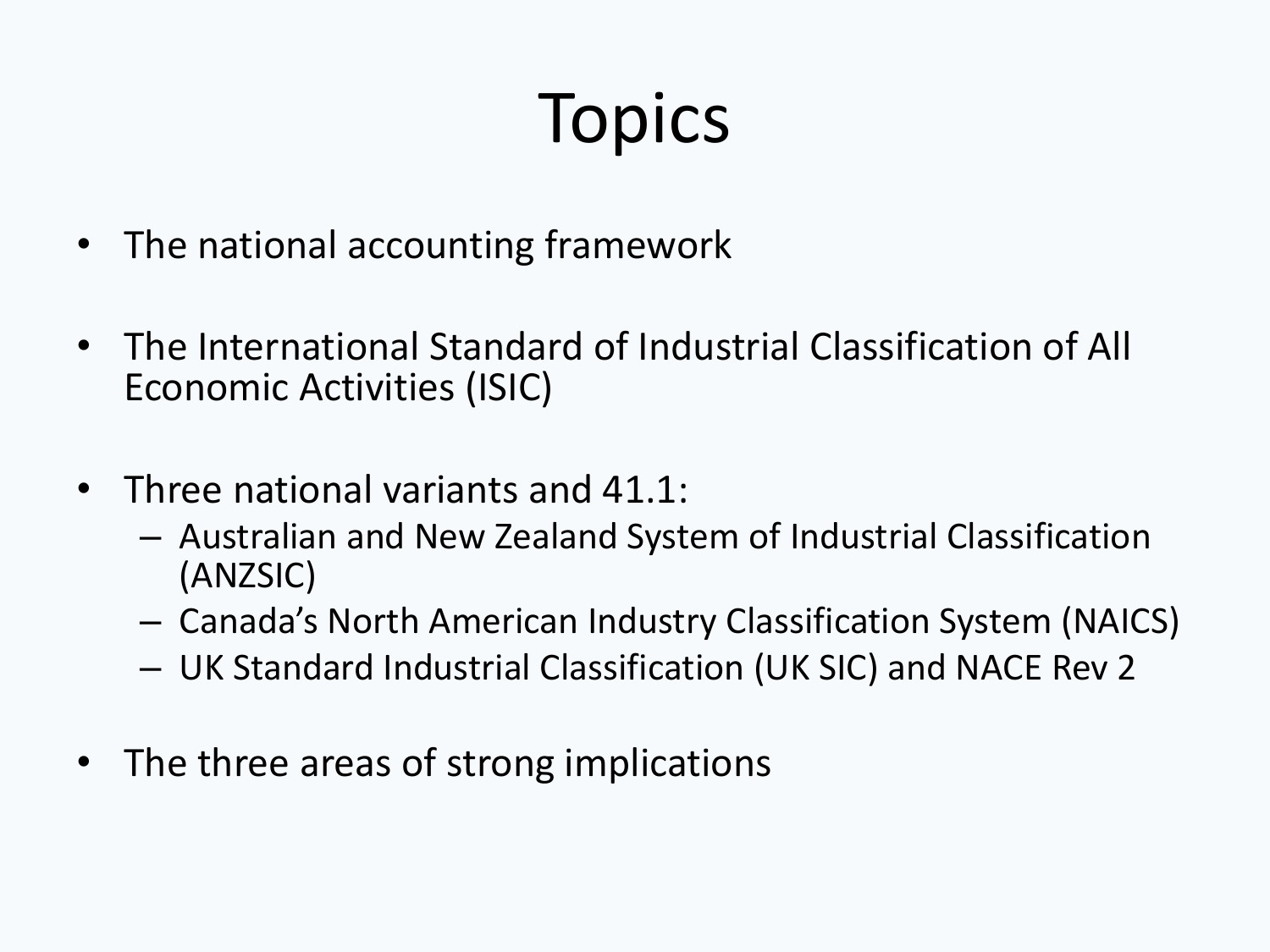#### $GDP = C + I + G + NX$

- National accounts are the annual publication of a country's statistical collections relating to economic activity.
- The estimates of national production, income and output –<br>the triple identity bring together consumer expenditure, government revenues and expenditures, savings and investment, imports and exports and the balance of payments.
- This has become statistical system under development for over 70 years, that provides a useful picture of economic structure, defines the data required and simplifies the task of collection.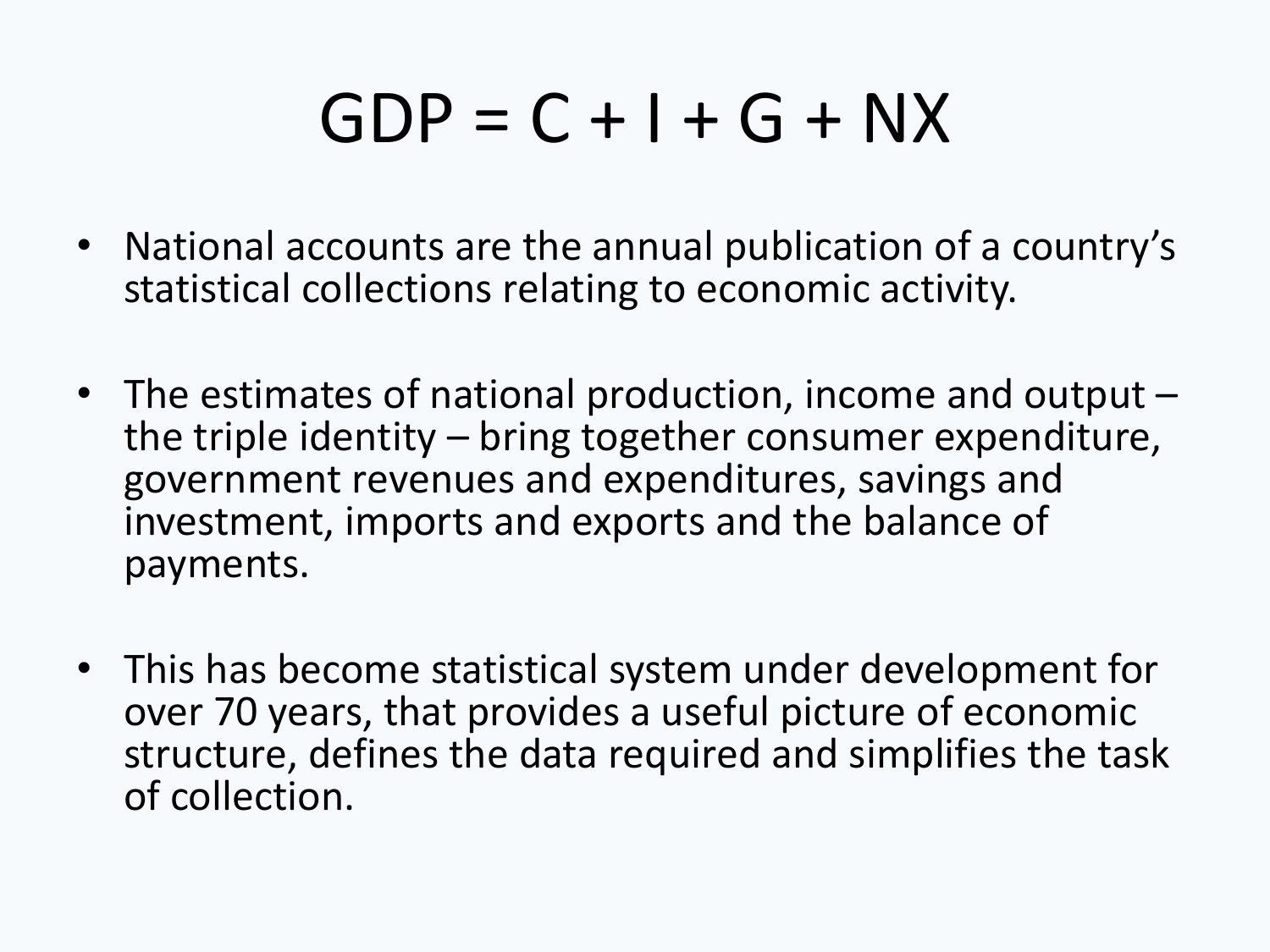#### Revisions

- For many reasons national accounts measures of quantities and values can be inaccurate, and the margin of error will vary from low to high depending on the type of data.
- Conceptual differences among statisticians at different times in different countries also influence these statistics.
- "Given these difficulties, it is easy to understand that conceptual changes are frequent ... One must also ask whether it is the constantly changing nature of the economy that calls for these conceptual revisions or whether they are an expression of our inability to settle conceptual issues" (Morgenstern 1963: 7)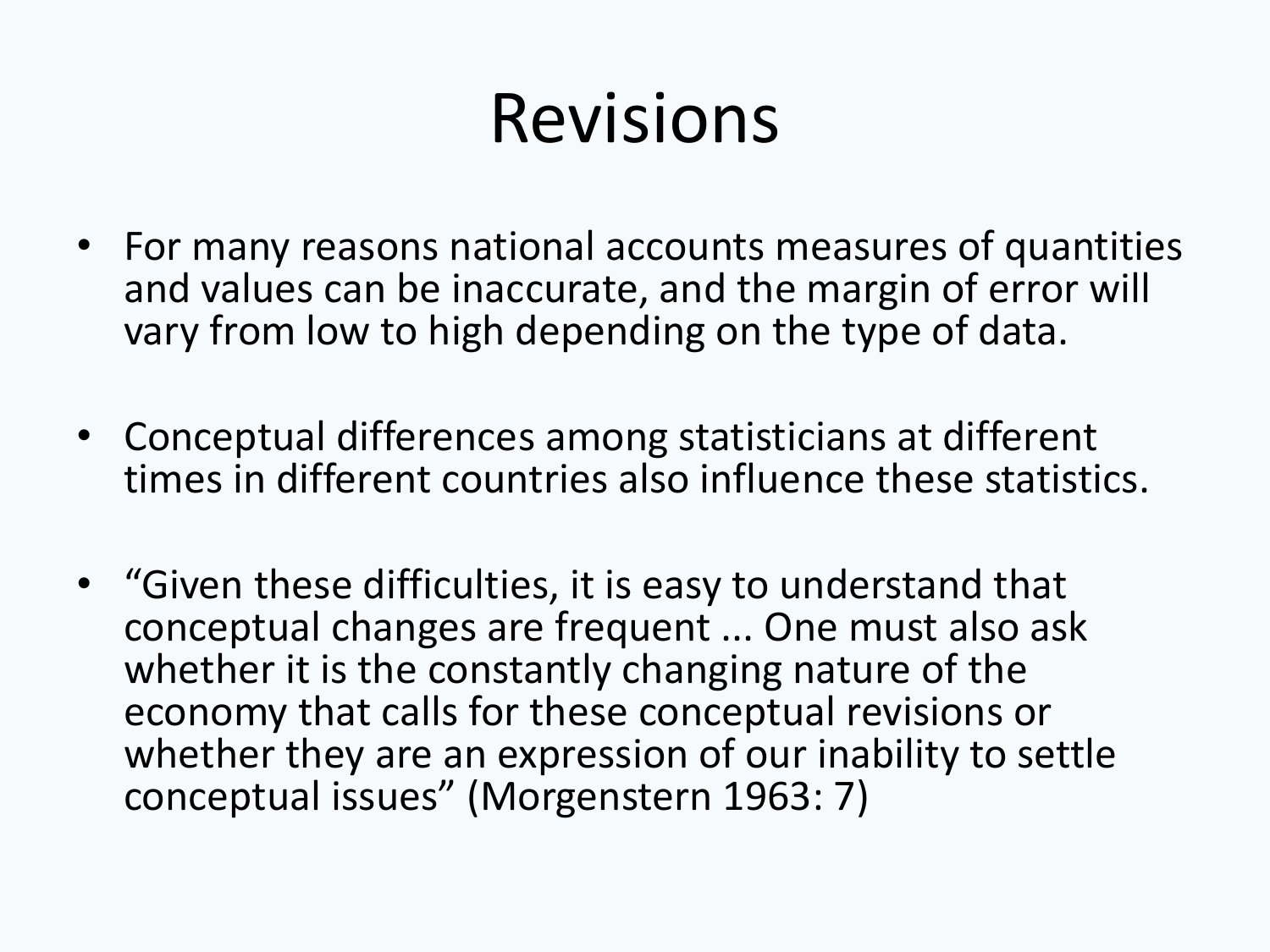## SNA

- The internationally accepted standard for presentation of national accounts is the United Nations System of National Accounts (UN SNA 1963, and much revised since).
- This lays out guidelines for the methods to be used in data collection and analysis, which are then interpreted and applied by individual countries, with idiosyncratic results.
- The conventions followed in collection and definition of data differ between countries, affecting international comparisons. Also, data methodologies change within countries, which further complicates the long-term analysis necessary in estimation of trends.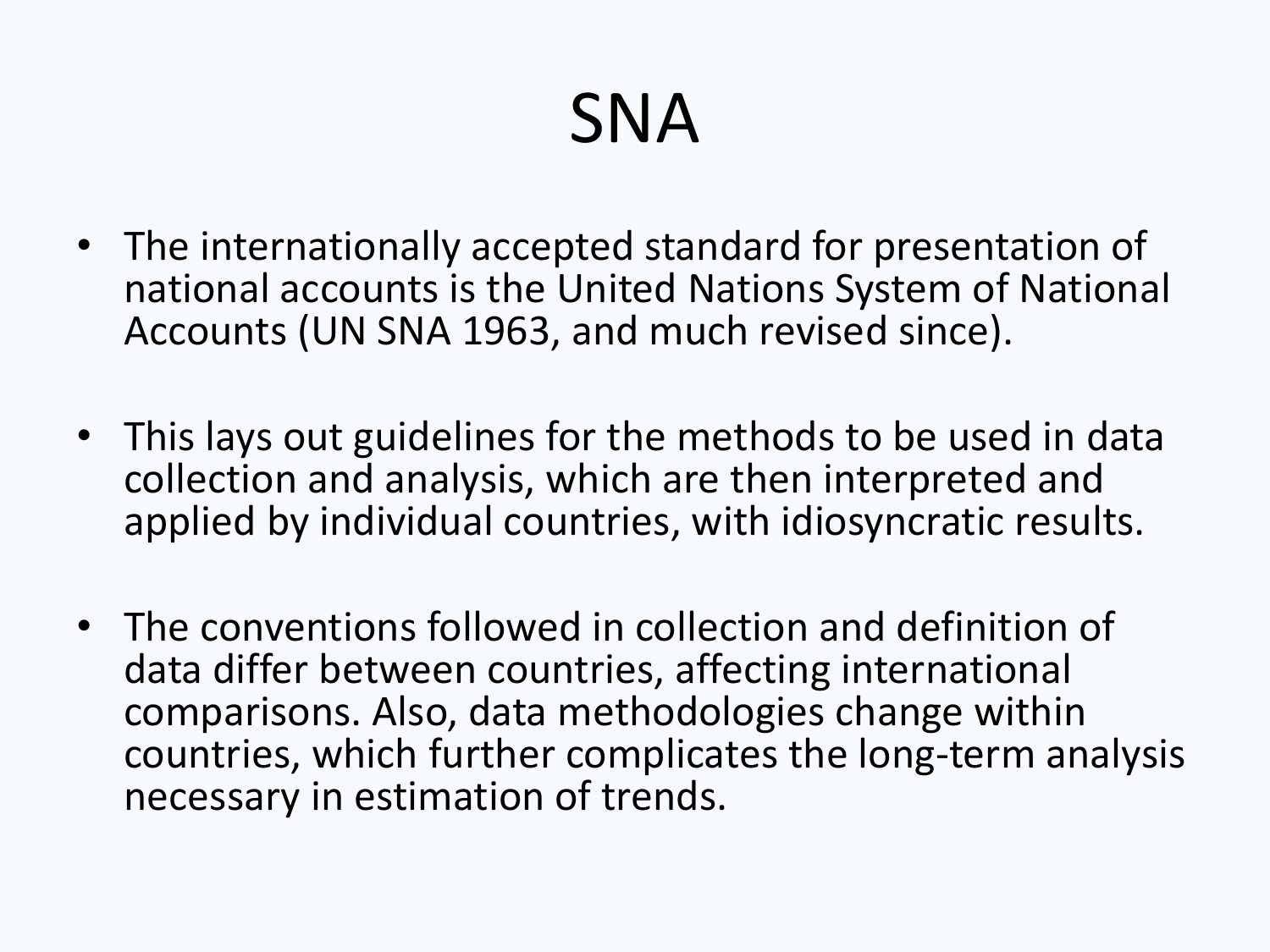#### Measurement

- The physical units of output of economic activity are not standardised or homogeneous, and non-standard products are a problem for output measurement.
- Dynamic economies have frequent improvements in quality across many different products, new products and services are constantly invented and introduced, old models are discontinued, and some products are custom built.
- The building and construction industry is an archetype of an industry with non-standardised products, other industries are shipbuilding, aircraft manufacture and many professional services.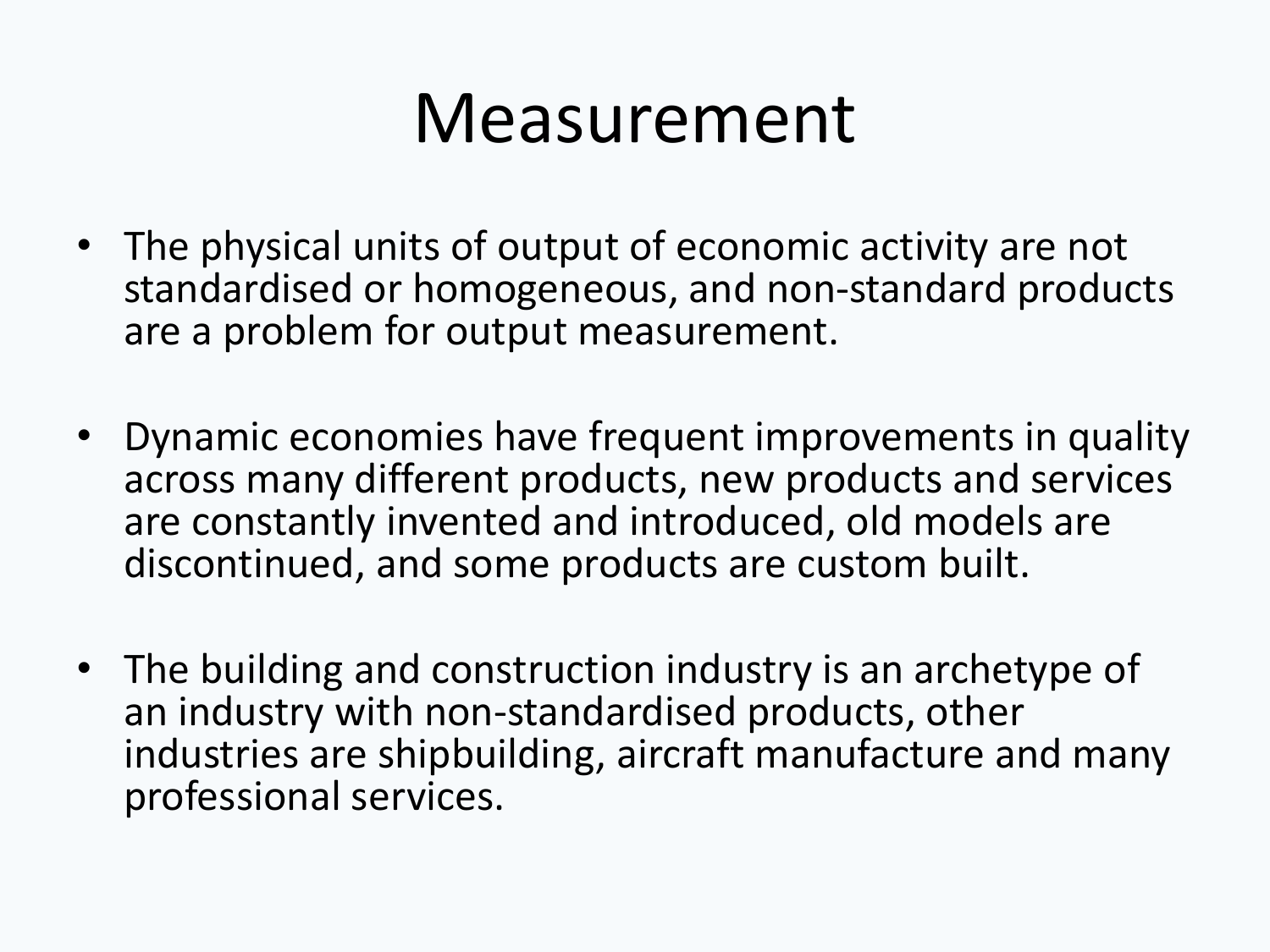# ISIC

- The macroeconomic aggregates in the national accounts are at too high a level to capture all economic activity, particularly the activity of companies (in the market sector) and other organisations (in the non-market sector, such as health or non-profit).
- An industry classification system collects companies and organisations into groups with similar characteristics.
- The first Standard Industrial Classification of All Economic Activities (SIC) was the US in 1937, with the United Nations International Standard Industrial Classification (ISIC) following in 1948. This had its most recent revision in 2008.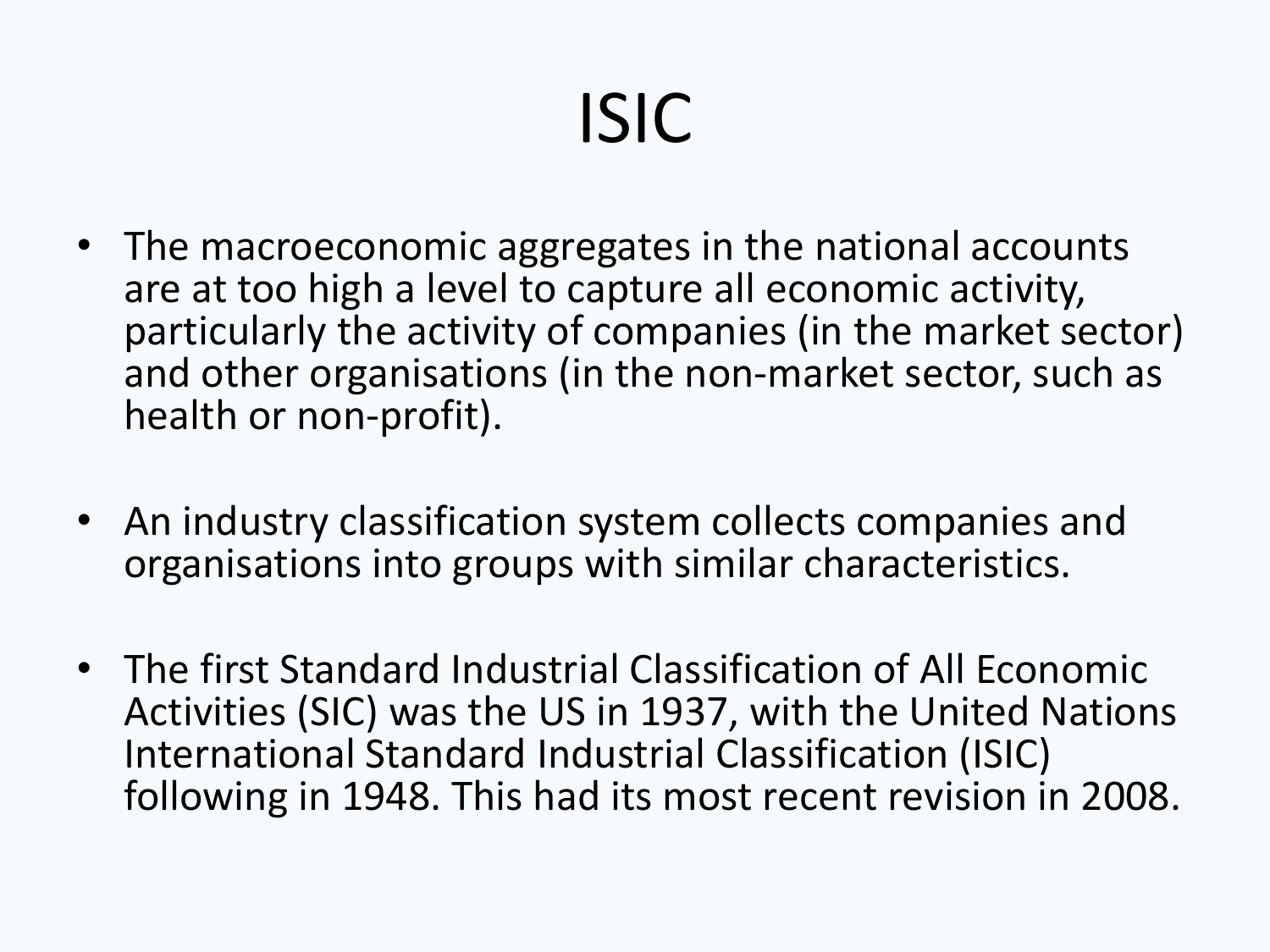### SIC Codes

- Economic activities are subdivided in a four-level structure with the highest level alphabetically coded sections.
	- Sections subdivide productive activities into broad groupings such as "Agriculture, forestry and fishing" (A), "Manufacturing" (C) and "Information and communication" (J).
- The classification is then organized into numerically coded categories, which are two-digit divisions, three-digit groups, and, four-digit classes (which have the greatest level of detail).
- SIC codes are therefore four-digit numbers representing industries, on the basis of common characteristics in products, services, production processes and logistics systems between members.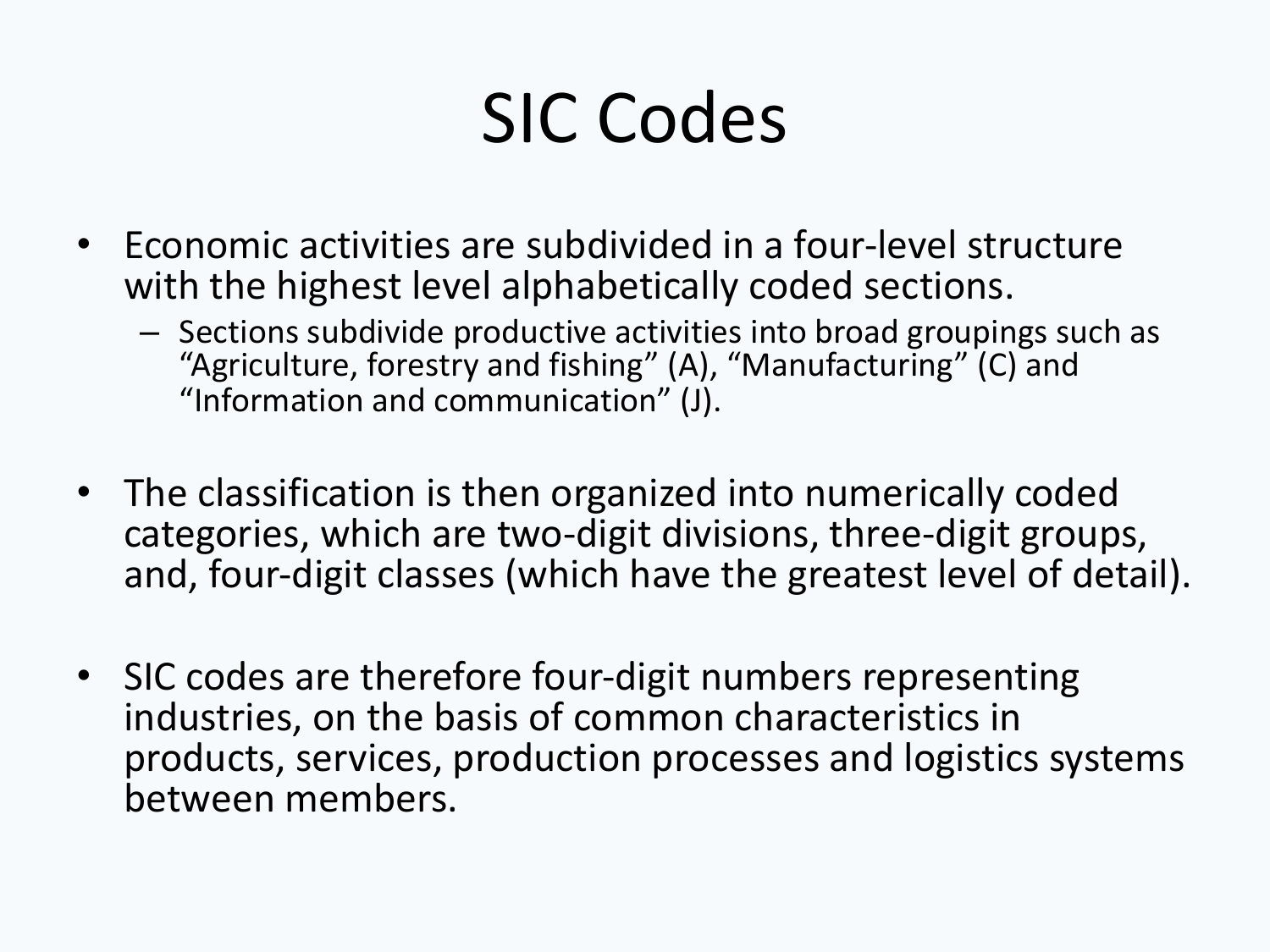| <b>Section</b>          | <b>Divisions</b> | <b>ISIC Industry</b>                                                  |  |  |
|-------------------------|------------------|-----------------------------------------------------------------------|--|--|
| $\overline{\mathsf{A}}$ | $1 - 3$          | Agriculture, forestry and fishing                                     |  |  |
| $\mathbf B$             | $5-9$            | Mining and quarrying                                                  |  |  |
| $\mathsf{C}$            | $10 - 33$        | Manufacturing                                                         |  |  |
| D                       | 35               | Electricity, gas, steam and air conditioning supply                   |  |  |
| E                       | 36-39            | Water supply; sewerage, waste management and remediation              |  |  |
| F                       | $41 - 43$        | Construction                                                          |  |  |
| G                       | 45-47            | Wholesale and retail trade; repair of motor vehicles and motorcycles  |  |  |
| H                       | 49-53            | Transportation and storage                                            |  |  |
|                         | 55-56            | Accommodation and food service activities                             |  |  |
| J                       | 58-63            | Information and communication                                         |  |  |
| $\mathsf K$             | 64-66            | <b>Financial and insurance activities</b>                             |  |  |
| L                       | 68               | Real estate activities                                                |  |  |
| M                       | 69-75            | Professional, scientific and technical activities                     |  |  |
| N                       | $77 - 82$        | Administrative and support service activities                         |  |  |
| $\mathbf O$             | 84               | Public administration and defence; compulsory social security         |  |  |
| P                       | 85               | Education                                                             |  |  |
| Q                       | 86-88            | Human health and social work activities                               |  |  |
| $\mathsf{R}$            | 90-93            | Arts, entertainment and recreation                                    |  |  |
| S                       | 94-96            | Other service activities                                              |  |  |
| T                       | 97-98            | Activities of households as employers; undifferentiated activities of |  |  |
|                         |                  | households for own use                                                |  |  |
| U                       | 99               | Activities of extraterritorial organizations and bodies               |  |  |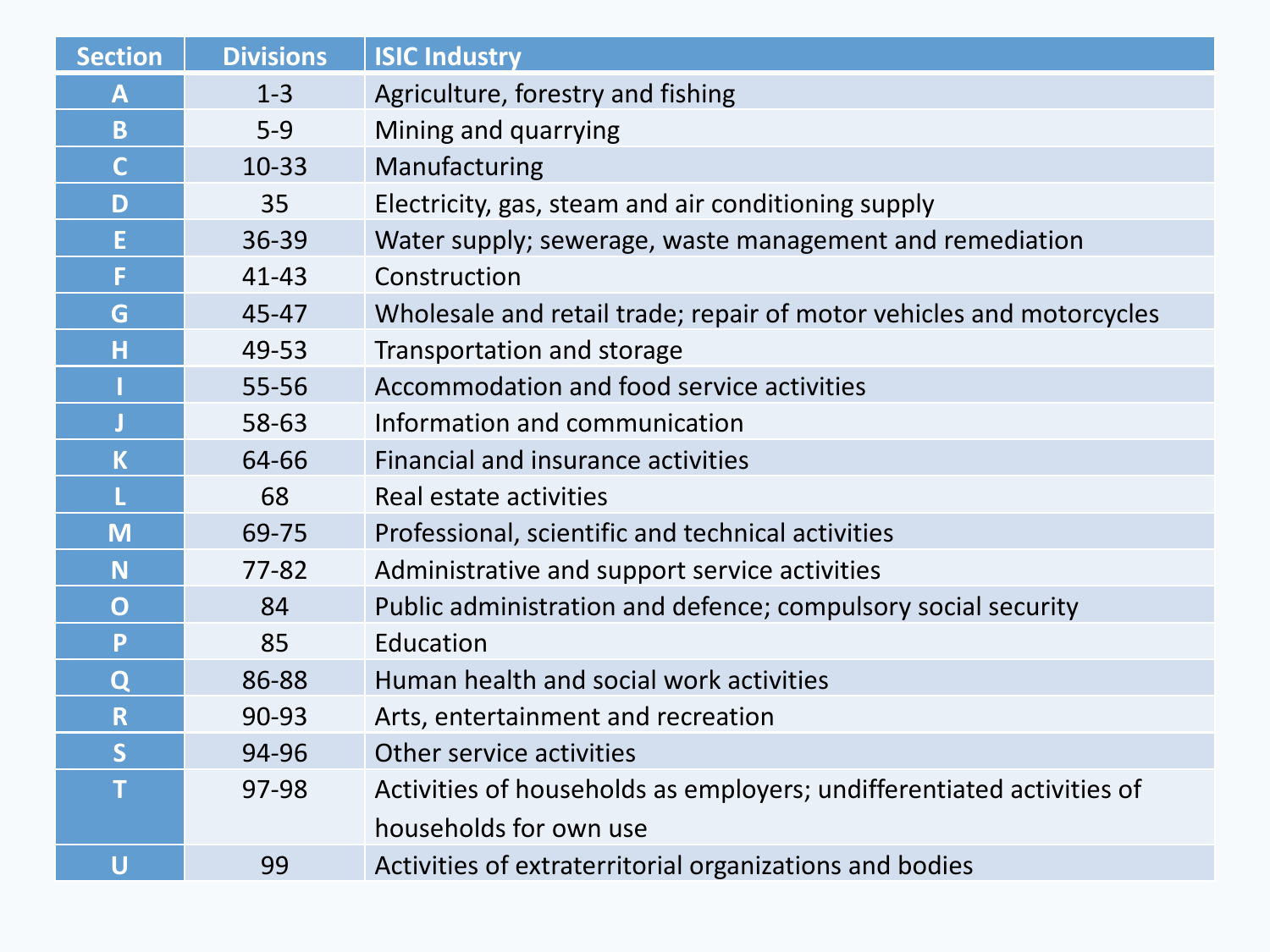## Section F

- Construction in the ISIC includes three groups:
	- The complete construction of buildings (division 41)
	- The complete construction of civil engineering works (division 42)
	- Specialized construction activities or special trades, if carried out only as a part of the construction process (division 43)
	- Plus repair of building and engineering works.
- Generally, most countries have a similar structure at the two and three digit levels.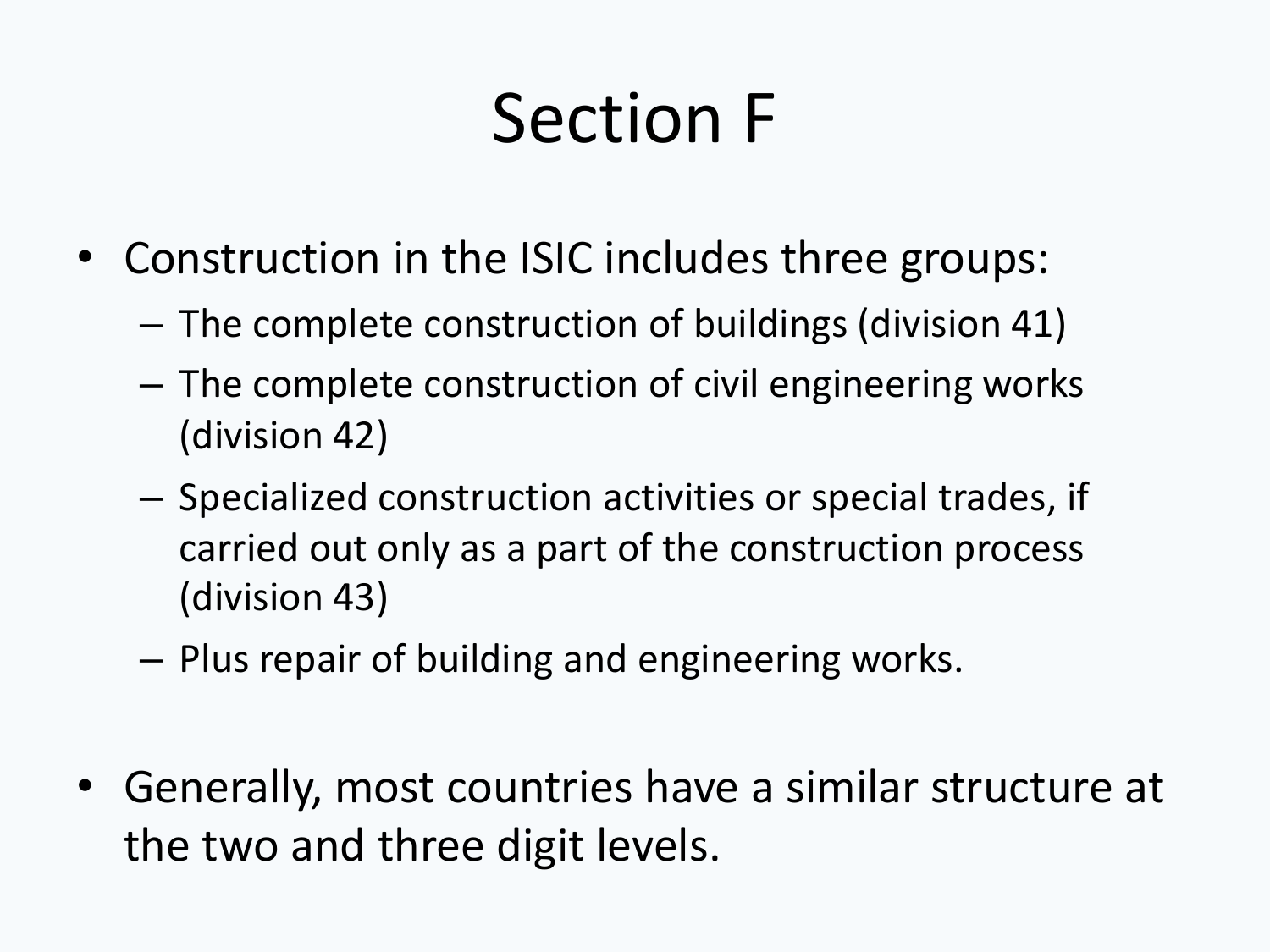#### Comparison

| F    | <b>ISIC Rev 4</b>                  | E     | <b>ANZSIC 2006</b>                       |  |
|------|------------------------------------|-------|------------------------------------------|--|
| 41   | <b>Construction of buildings</b>   |       | <b>Building construction</b>             |  |
| 410  | Construction of buildings          |       |                                          |  |
| 4100 | <b>Construction of buildings</b>   | 3011  | House construction                       |  |
|      |                                    | 3019  | Other residential building construction  |  |
|      |                                    | 3020  | Non-residential building construction    |  |
| 42   | Civil engineering                  | 31    | Heavy and civil engineering construction |  |
| 421  | Construction of roads and railways |       |                                          |  |
| 4210 | Construction of roads & railways   | 3101p | Road and bridge construction             |  |
|      |                                    | 3109p | Other heavy and civil engineering        |  |
|      |                                    | 3299p | Other construction services n.e.c.       |  |
| 422  | Construction of utility projects   |       |                                          |  |
| 4220 | Construction of utility projects   | 3109p | Other heavy and civil engineering        |  |
|      | Construction of other civil        |       |                                          |  |
| 429  | engineering projects               |       |                                          |  |
|      | Construction of other civil        |       |                                          |  |
| 4290 | engineering projects               | 3101p | Road and bridge construction             |  |
|      |                                    | 3109p | Other heavy and civil engineering        |  |
|      |                                    | 3211p | Land development and subdivision         |  |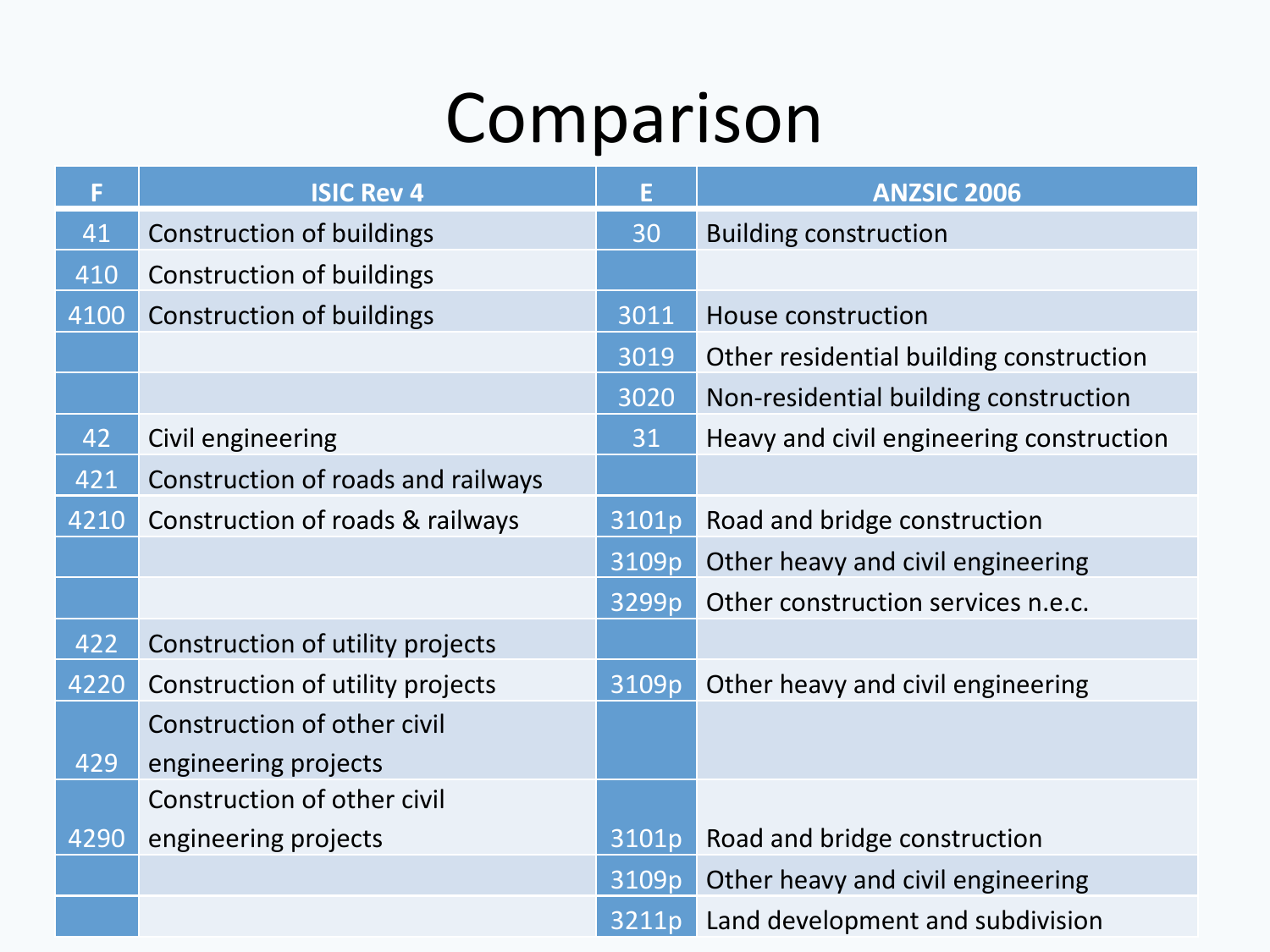| <b>United Nations ISIC</b>                                | <b>ANZSIC</b>                                     | <b>United Kingdom SIC</b>                      | <b>Canada NAICS</b>                                |  |
|-----------------------------------------------------------|---------------------------------------------------|------------------------------------------------|----------------------------------------------------|--|
| <b>Section F Construction</b>                             | <b>Section E Construction</b>                     | <b>Section F Construction</b>                  | 23 Construction                                    |  |
| 4100 Construction of buildings 30 Building                | construction                                      | 41 Construction of<br>buildings                | 236 Construction of<br><b>Buildings</b>            |  |
|                                                           |                                                   | 41.1 Development of<br>building projects       |                                                    |  |
| Single-family houses                                      | 301 Residential<br>building construction          | 41.202 Construction of<br>domestic buildings   | 2361 Residential<br>building construction          |  |
| Multi-family buildings,<br>including high-rise buildings  |                                                   |                                                |                                                    |  |
| Construction of all types of<br>non-residential buildings | 302 Non-residential<br>building construction      | 41.201 Construction of<br>commercial buildings | 2362 Non-residential<br>building construction      |  |
| Buildings for industrial<br>production                    |                                                   |                                                | 23622 Commercial and<br>institutional building     |  |
| 42 Civil engineering                                      | 31 Heavy and civil<br>engineering<br>construction | 42 Civil engineering                           | 237 Heavy and civil<br>engineering<br>construction |  |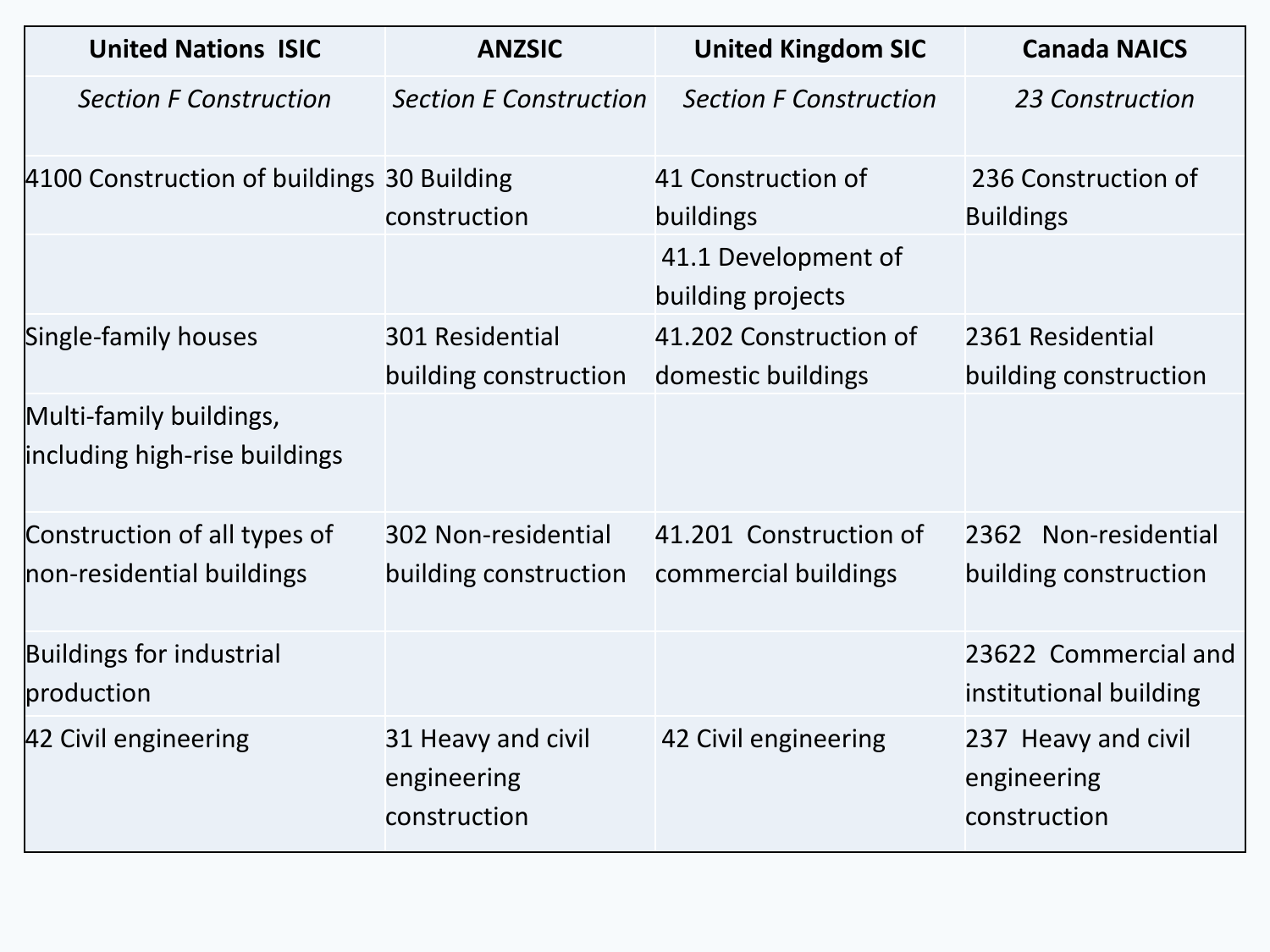| <b>United Nations ISIC</b>                                | <b>ANZSIC</b>                                     | <b>United Kingdom SIC</b>                      | <b>Canada NASIC</b>                                |  |
|-----------------------------------------------------------|---------------------------------------------------|------------------------------------------------|----------------------------------------------------|--|
| <b>Section F Construction</b>                             | <b>Section E Construction</b>                     | <b>Section F Construction</b>                  | 236 - Construction of<br><b>Buildings</b>          |  |
| 4100 Construction of buildings 30 Building                | construction                                      | 41 Construction of<br>buildings                |                                                    |  |
|                                                           |                                                   | 41.1 Development of<br>building projects       |                                                    |  |
| Single-family houses                                      | 301 Residential<br>building construction          | 41.202 Construction of<br>domestic buildings   | 2361-Residential<br>building construction          |  |
| Multi-family buildings,<br>including high-rise buildings  |                                                   |                                                |                                                    |  |
| Construction of all types of<br>non-residential buildings | 302 Non-residential<br>building construction      | 41.201 Construction of<br>commercial buildings | 2362 Non-residential<br>building construction      |  |
| Buildings for industrial<br>production                    |                                                   |                                                | 23622 Commercial and<br>institutional building     |  |
| 42 Civil engineering                                      | 31 Heavy and civil<br>engineering<br>construction | 42 Civil engineering                           | 237 Heavy and civil<br>engineering<br>construction |  |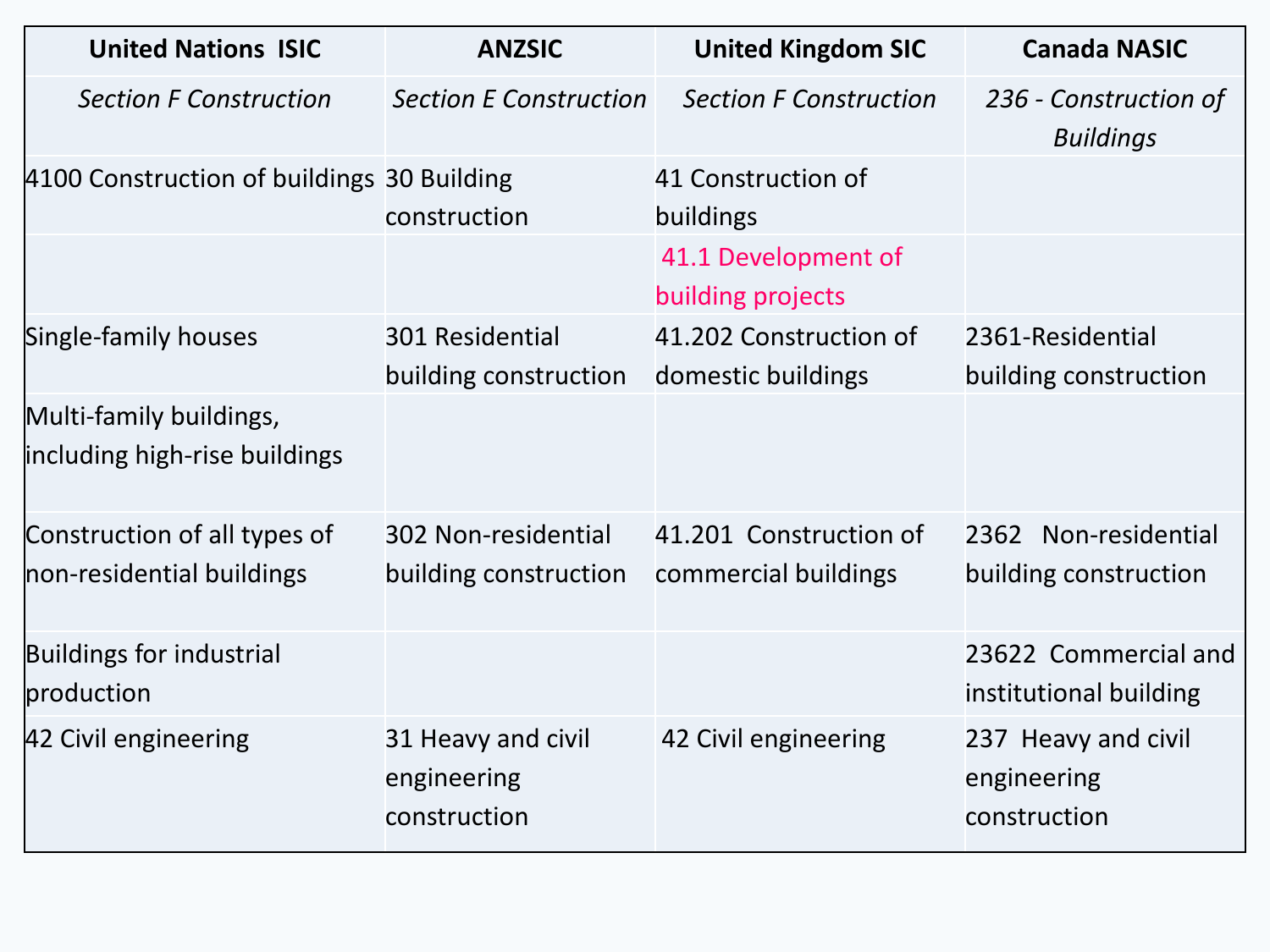## UK is Different

- The 2007 revision introduced a new subdivision, SIC 41100 The Development of Building Projects.
- This subdivision employed 86,130 people and turned over £25,833,691 in 2011.
- Compare to non-residential and residential construction employing approximately 1.4 million people and turning over more than £200 billion in 2011.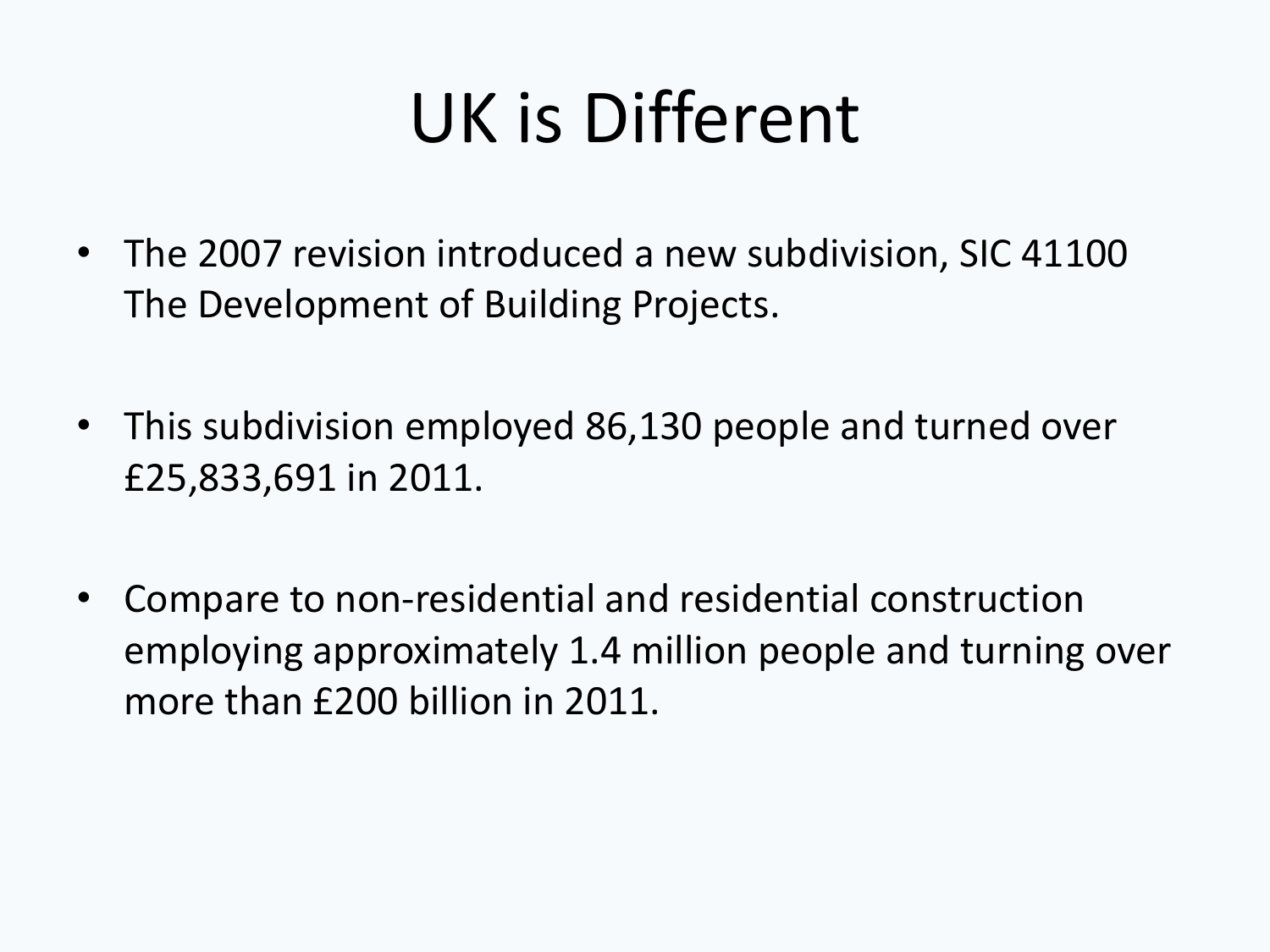## In Or Out?

- This UK class includes "development of building projects for residential and non-residential buildings by bringing together financial, technical and physical means to realise the building projects for later sale".
- ISIC has no such activity within the construction industry.
- ANZSIC has SIC code 3211 for Land development and site preparation, but this excludes firms subdividing land without site preparation.
- NAICS has SIC code 2372: Land subdivision. However, 23721 excludes much of what is included in 41100 and is more similar to ANZSIC.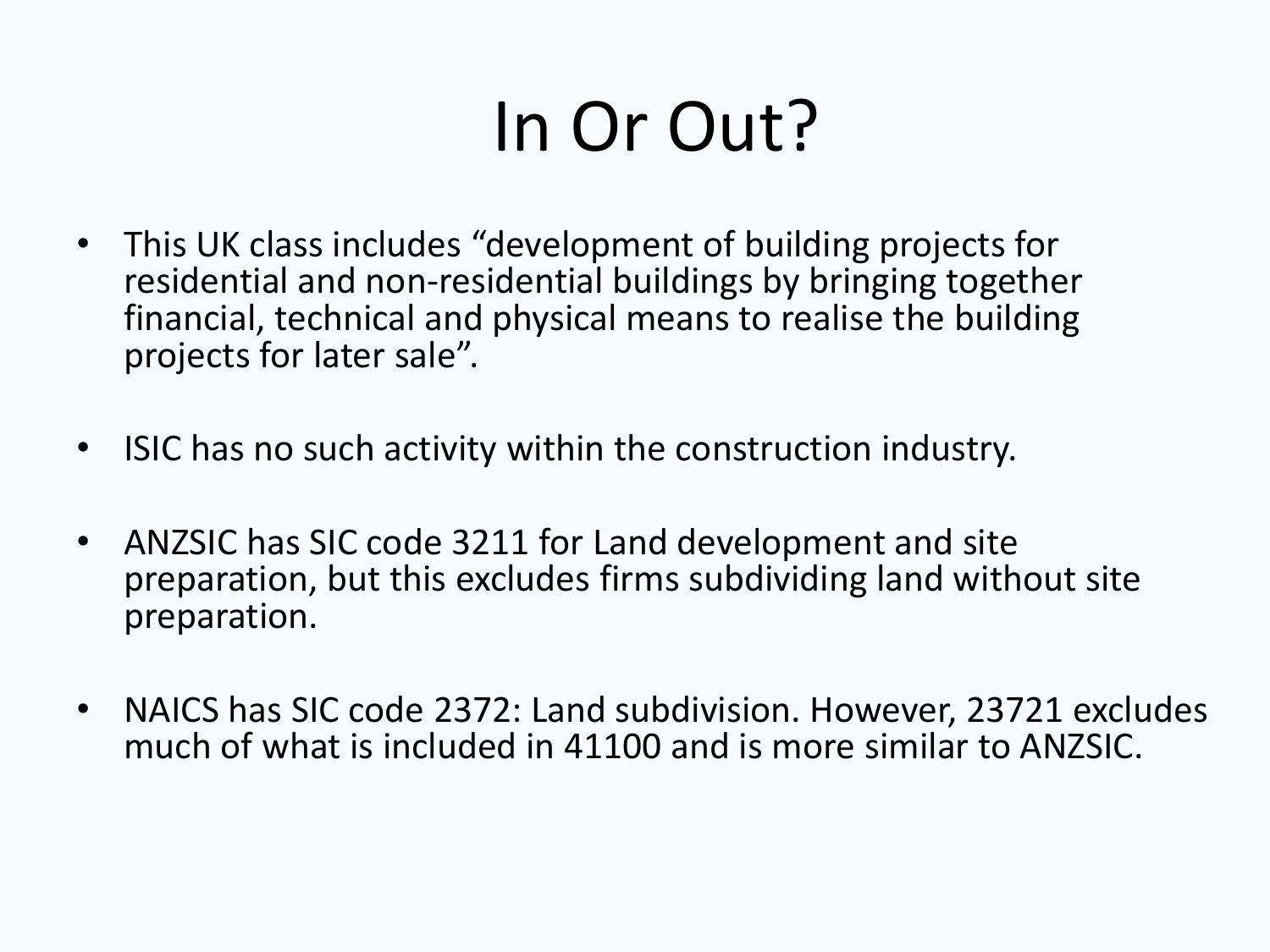## EU System

- NACE Rev 2 from 2008 is the statistical classification of economic activities in the European Community. Also used by the UK.
- Section F includes general construction and specialised construction activities for buildings and civil engineering works. It includes new work, repair, additions and alterations, erection of prefabricated and temporary buildings.
- NACE classifies services to buildings and landscape activities under administrative and support service activities, not construction. Cf. ANZSIC classifies landscaping under construction.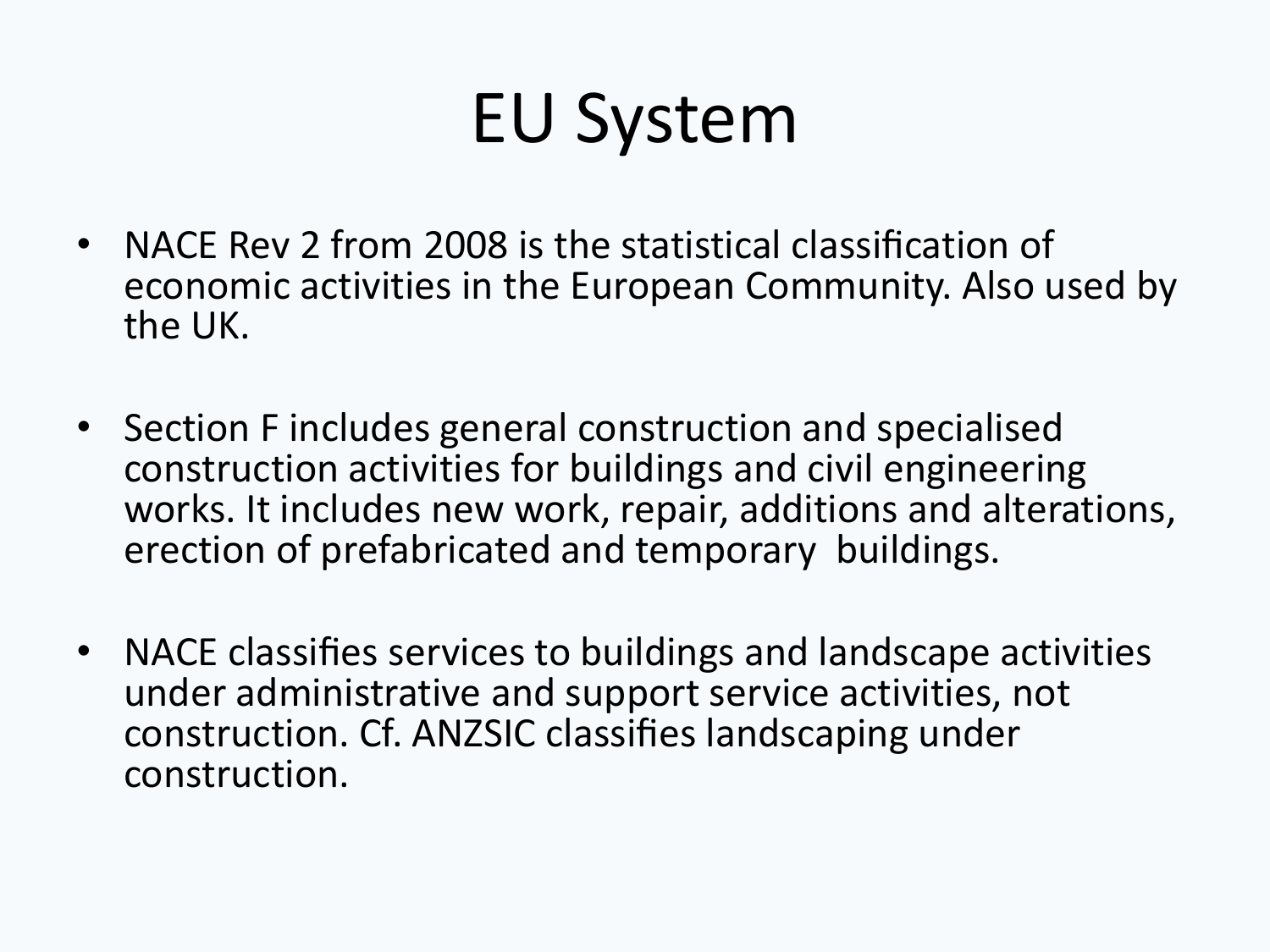# **NACE**

- Also here is 41.1 Development of building projects: "for buildings or civil engineering works by bringing together financial, technical and physical means to realise the construction projects for later sale". This is the same as UK's Group and Class 41.10.
- If these activities are carried out not for later sale but for their operation (e.g. rental of space, manufacturing activities), the unit would not be classified here but according to its operational activity (i.e. real estate, manufacturing).
- Architectural and engineering activities are in 71.1, which includes "the provision of architectural services, engineering services, drafting services, building inspection services and surveying and mapping services and the like." Also includes project management services related to building projects.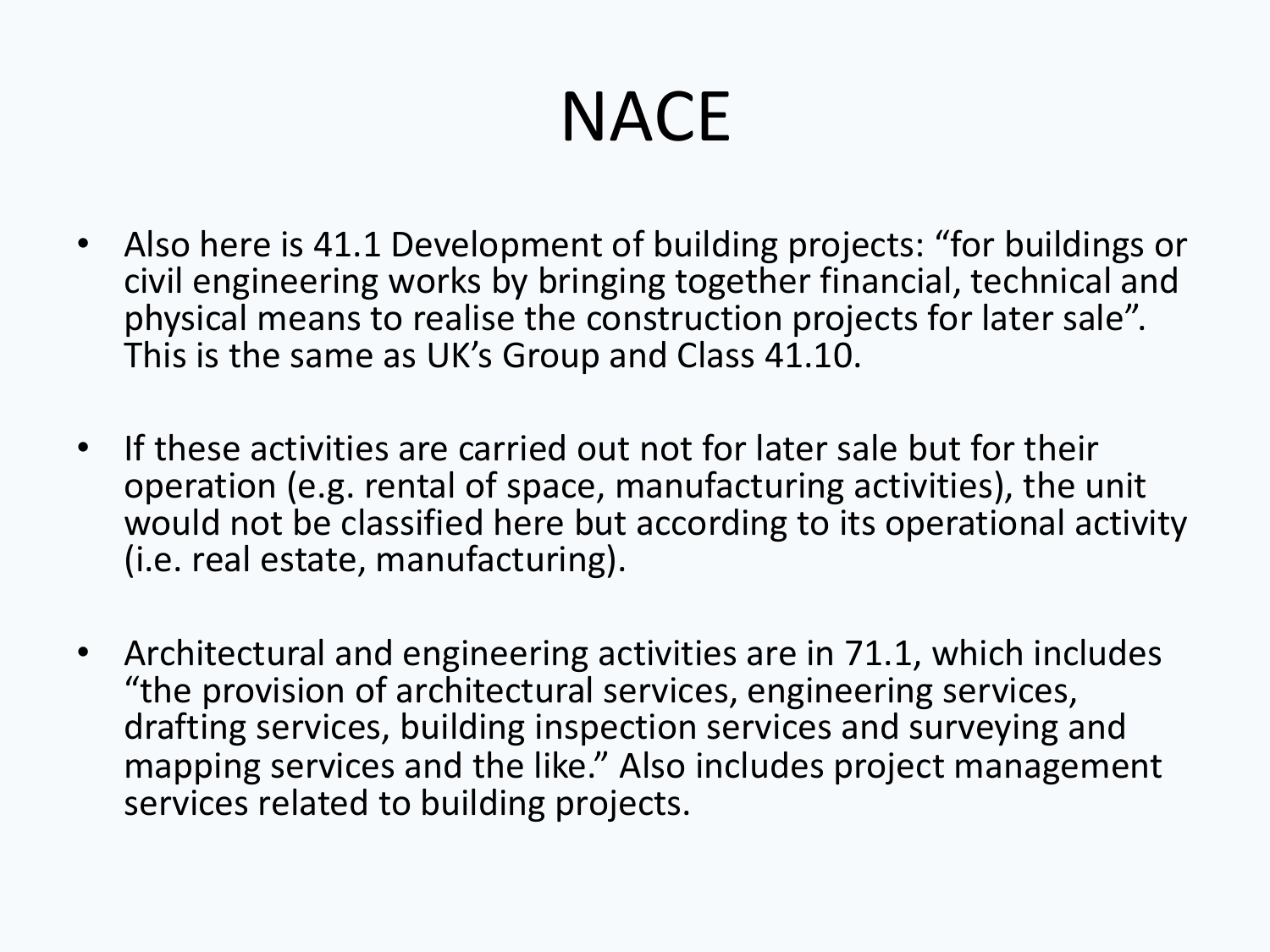## Implications

There are three areas where these decisions on definitions and membership have strong implications.

- 1. International comparisons of GDP shares.
- 2. Contributions to growth and the effect on the business cycle of fluctuations in construction output.
- 3. The fundamental issue: Where are the boundaries of the firm, industry and market?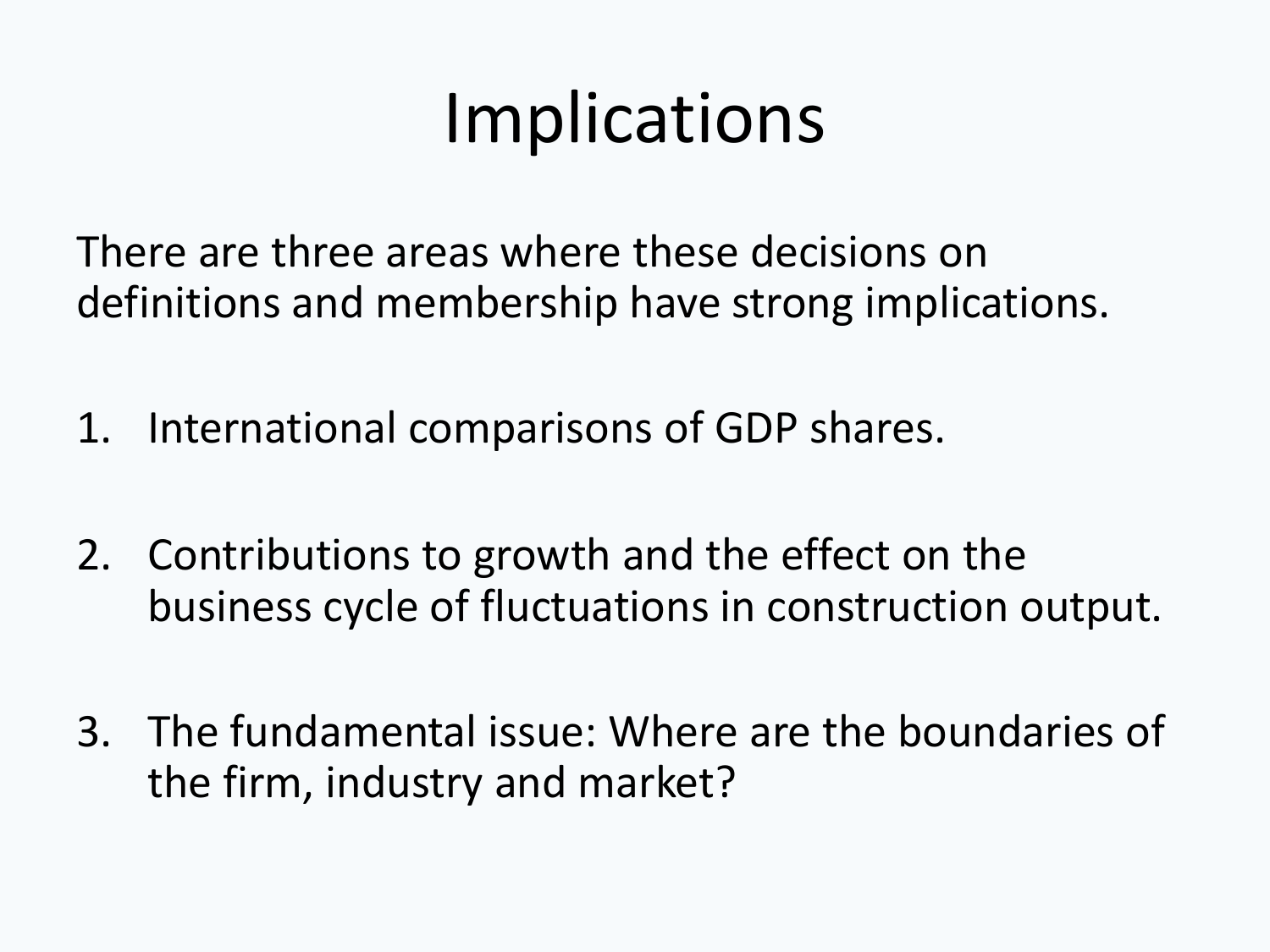#### International Comparisons

- Share of GDP and employment affected by inclusions and/or exclusions.
- A broad 'built environment sector' would be a better basis for comparison: Materials + equipment + components + site work + services = BES.



#### Construction as % of GDP - China stands well ahead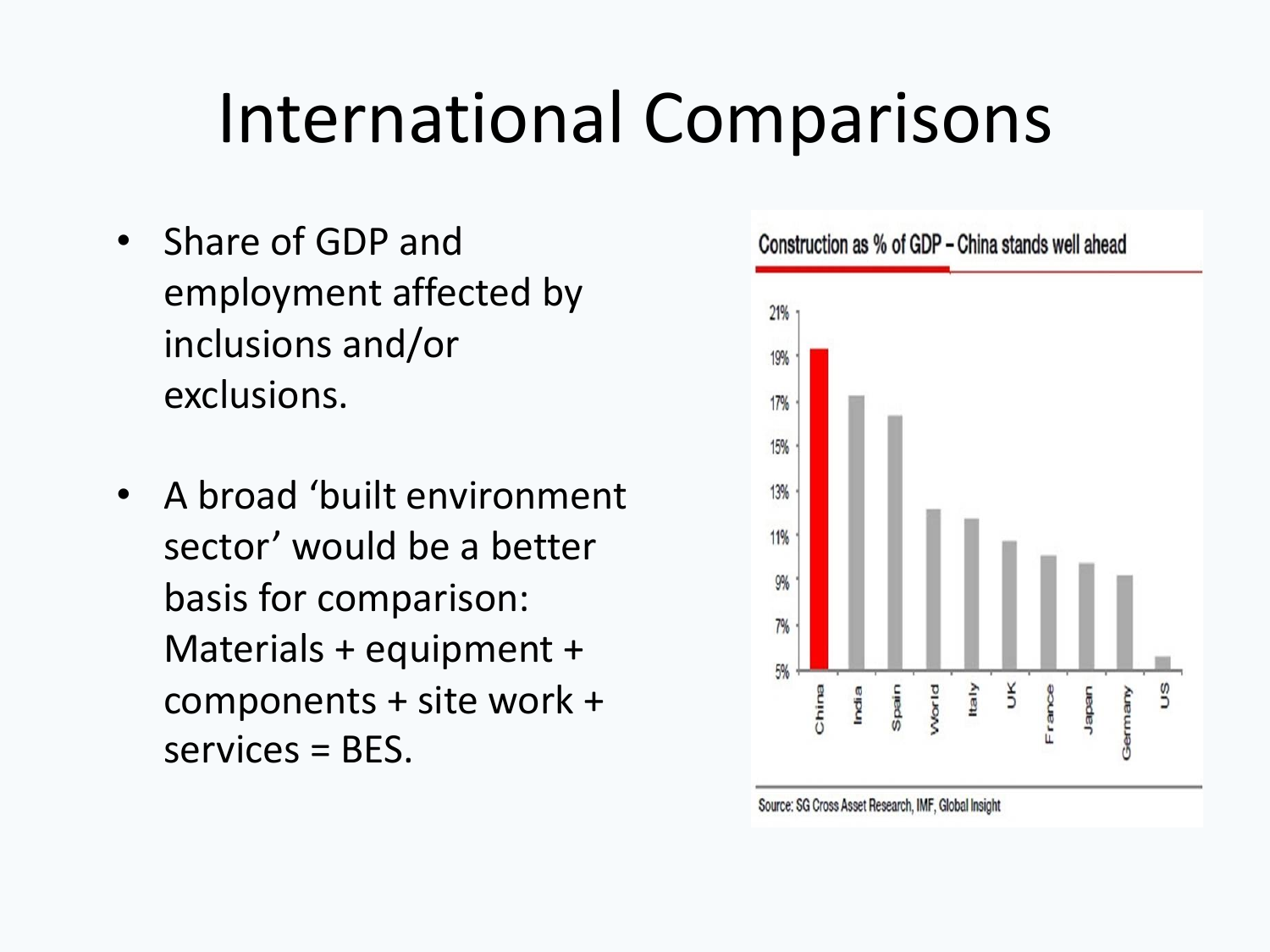### Contribution to Growth

- Investment is the most volatile component of GDP.
- Construction is the most variable part of investment.
- Non-residential building typically varies the most.

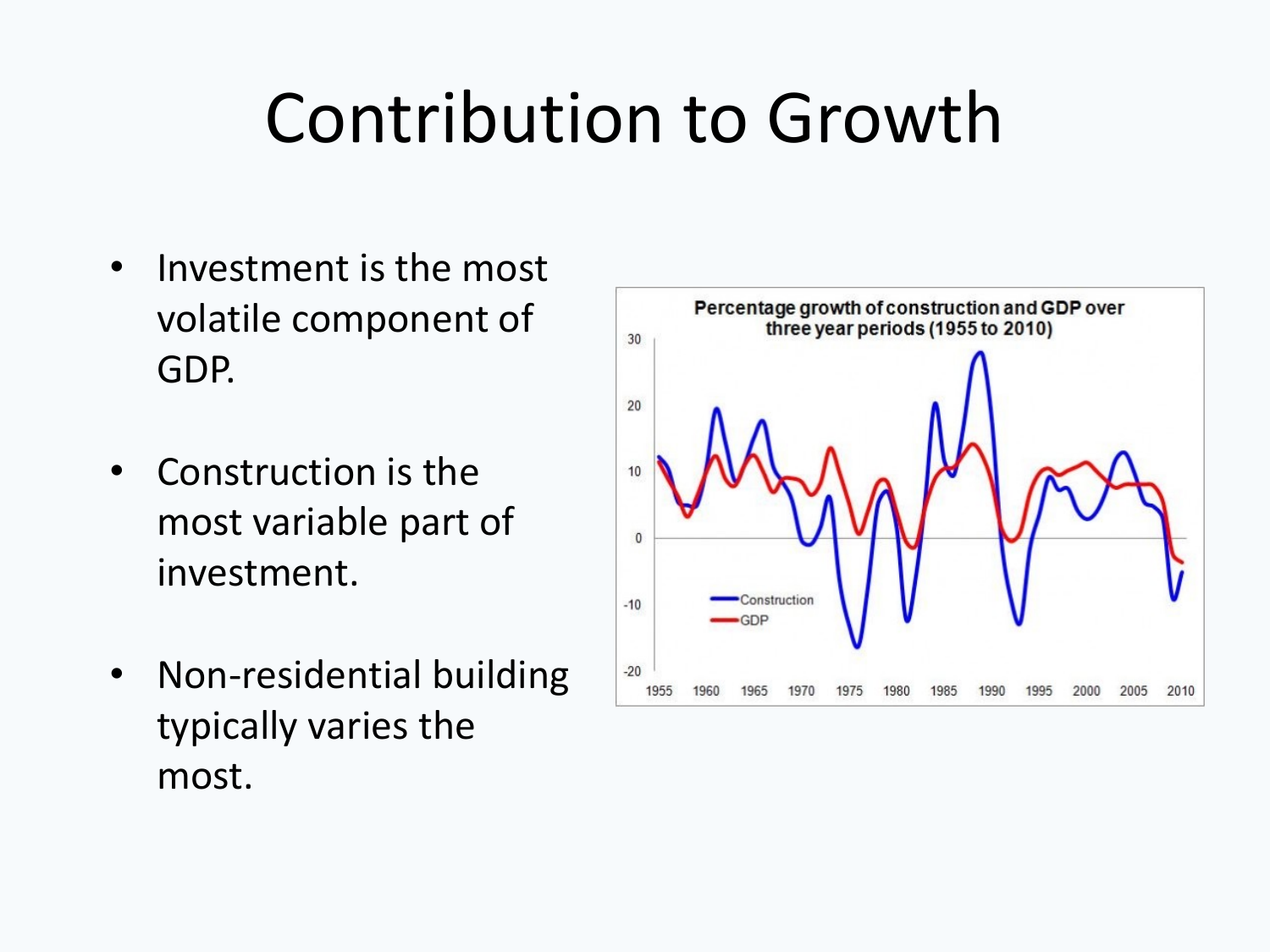#### Boundaries

- Where are the boundaries of firms, industries and markets? This is the big issue in industry economics.
- In construction statistics a lot of work is excluded, such as:
	- Buildings for own use by industry, e.g. retailers like Westfield that construct their own buildings.
	- Work done inside public sector organisations by their own employees.
	- Most professional services are outside construction.
	- Repair and maintenance is not counted.
	- International contractors get classified differently across countries (e.g. Lend Lease in UK and Australia).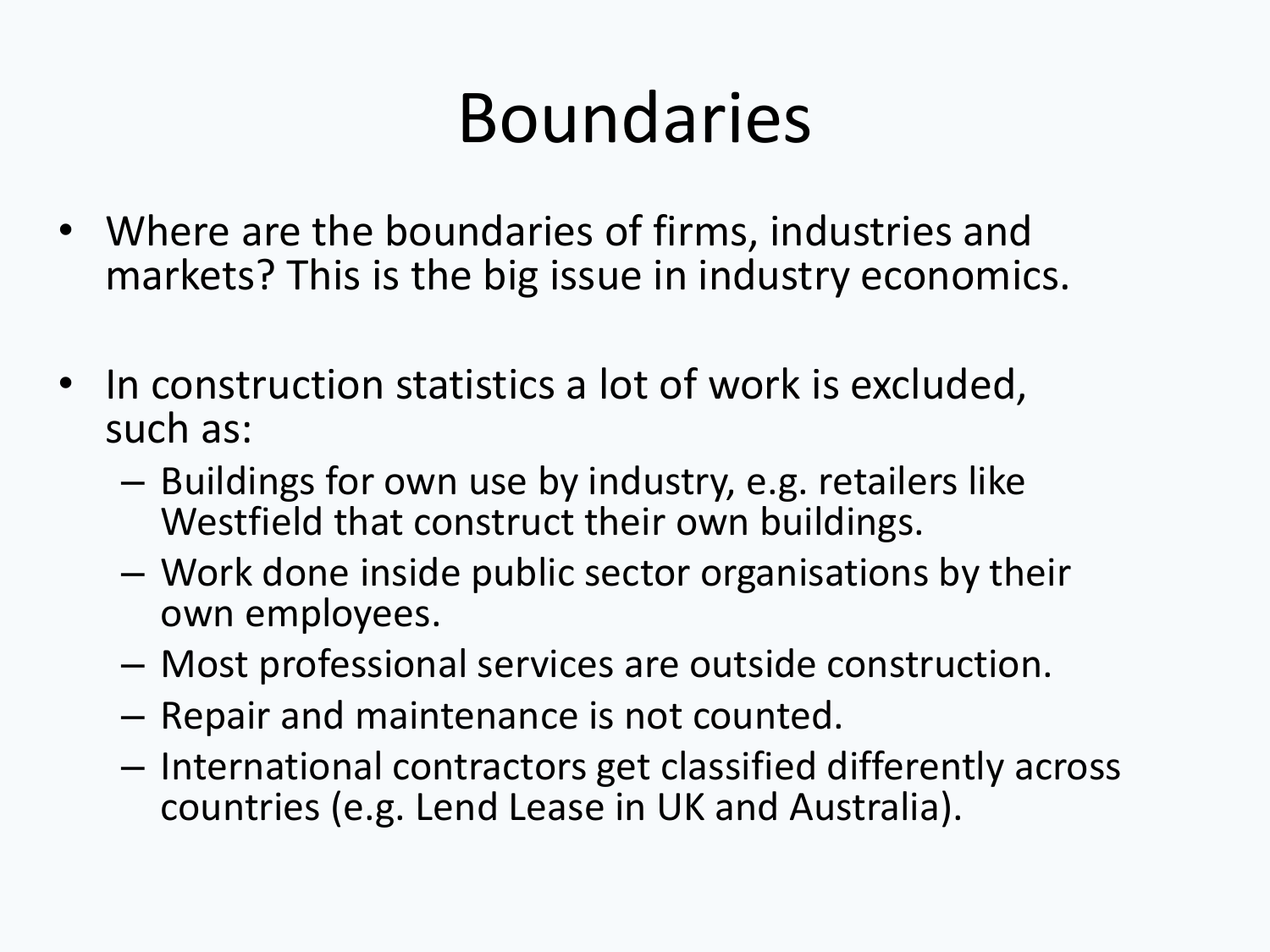

The chart is a comparison of the three months total of UK construction output with the total over the same period a year earlier. The black line is the original data from July, the revised red line was in the August release from the ONS a month later.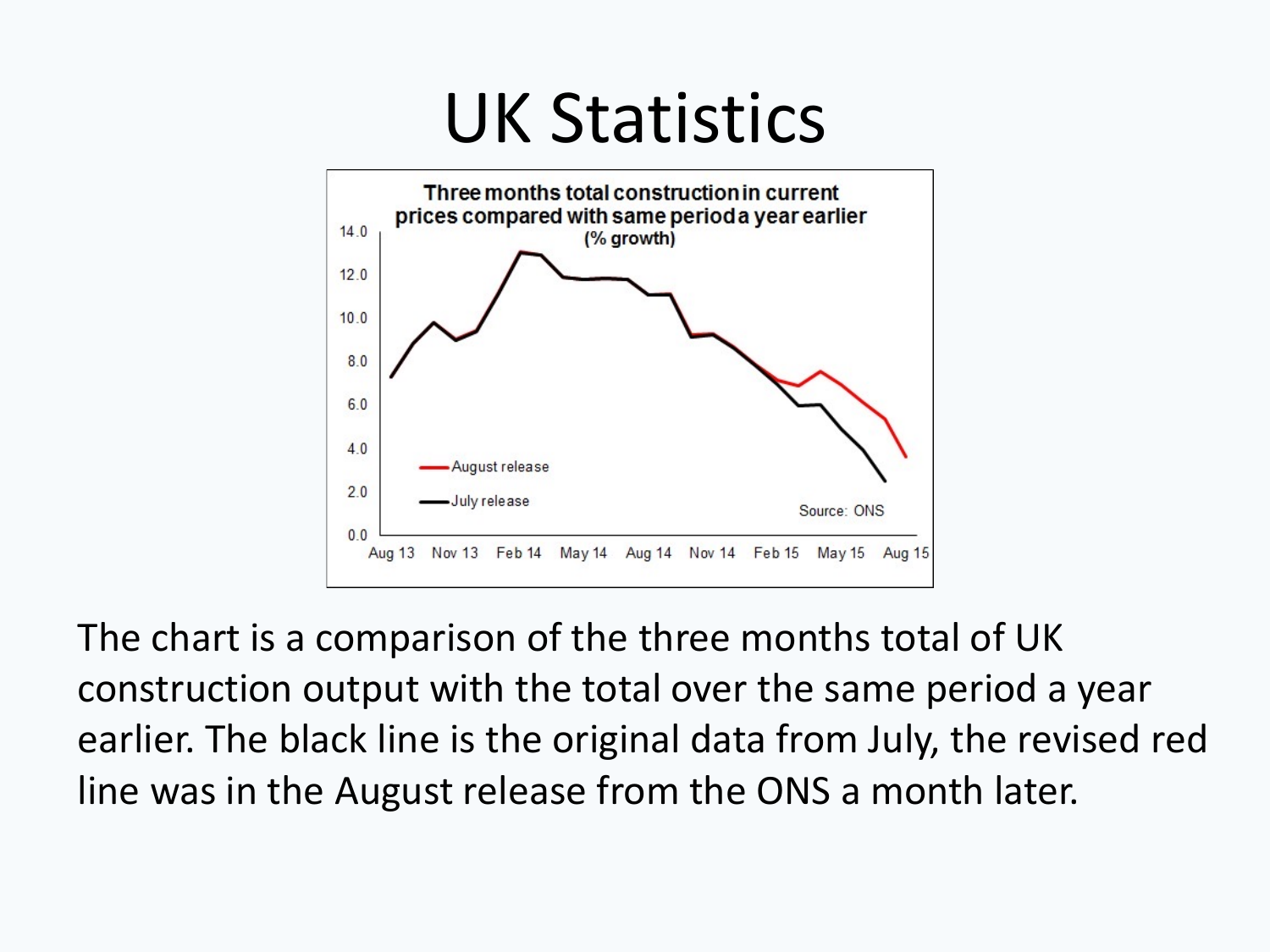# What is being measured?

- "An error was found in table 5 of the statistical bulletin for Output and New Orders in the Construction Industry, April 2015 and Q1 2015. The error concerns the GDP quarter on same quarter a year ago growth rates misquoted as a result of a spreadsheet error."
- The revisions added £1.5 billion to turnover in the months March to July, about 2.4% more. Over £1 billion of the revisions were in the infrastructure sector, boosting estimated output by more than 10%.
- The ONS reallocated a major business from the services sector to construction (the firm's turnover could be £3 billion, but its name is confidential). The work had previously been allocated to services.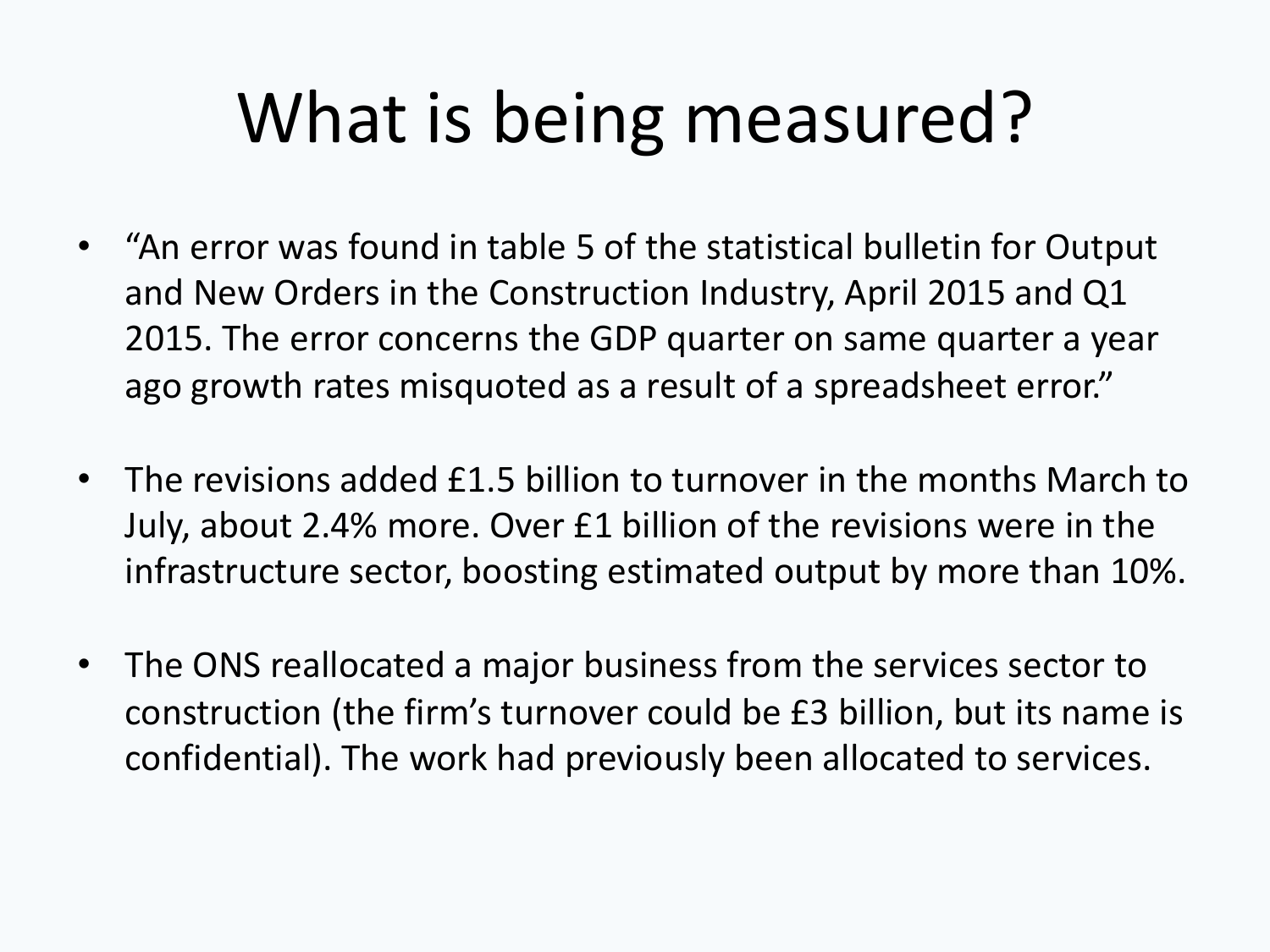## Defining the Industry

- Official statistics on the output of the construction industry capture on-site activities of contractors and subcontractors. However, construction links suppliers of materials, machinery, products, services, and other inputs into the built environment.
- These two views have been called broad and narrow, with the narrow industry defined as on-site work and the wider industry as the supply chain of materials, products and assemblies, plus professional services such as management, architecture, engineering design and surveying.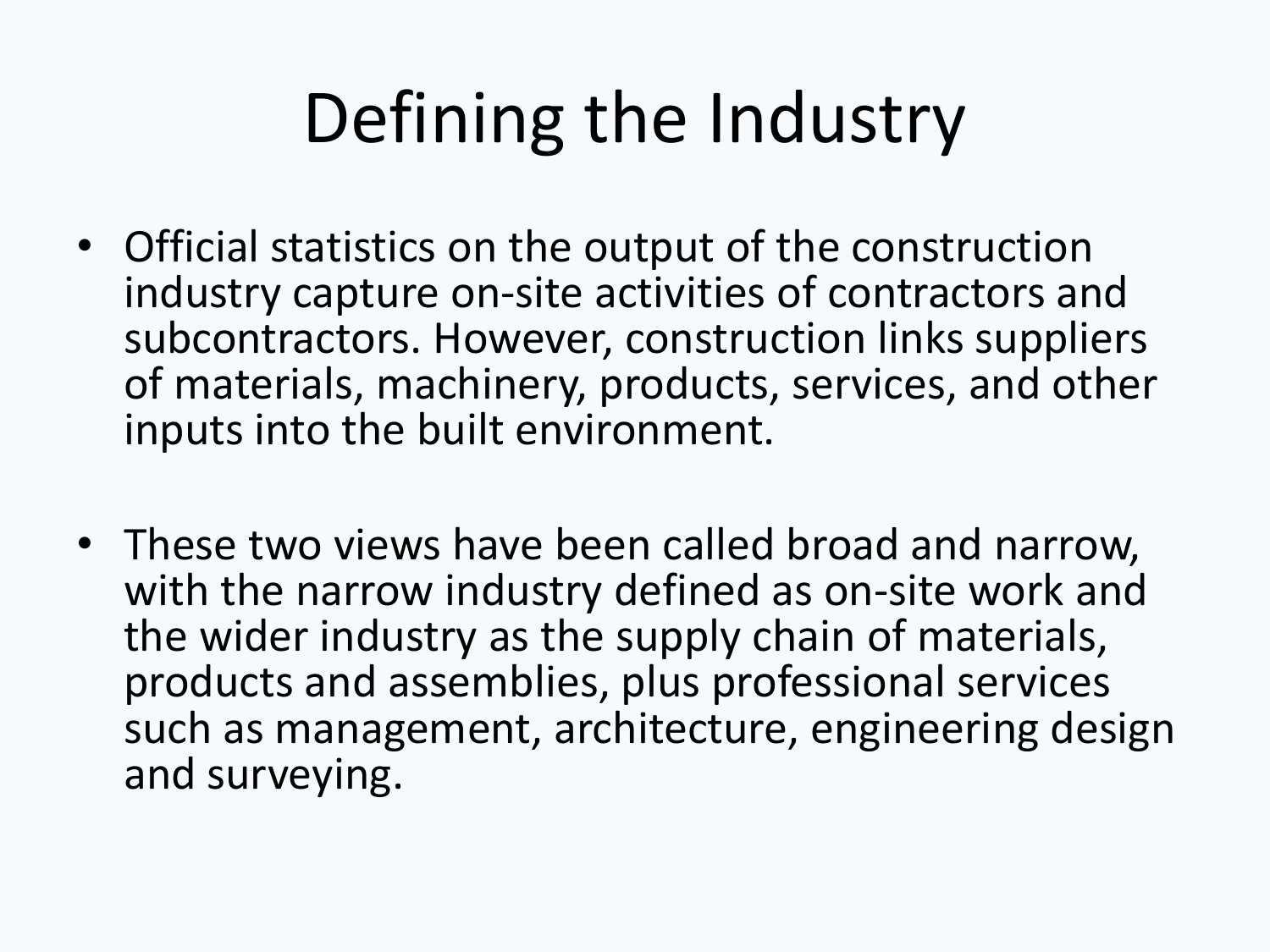



Gross output was found for SIC three digit industry groups then added to get the estimate for the broad industry below.



Pearce, D. 2003. *The Social and Economic Value of Construction: The Construction Industry's Contribution to Sustainable Development*, nCrisp, London.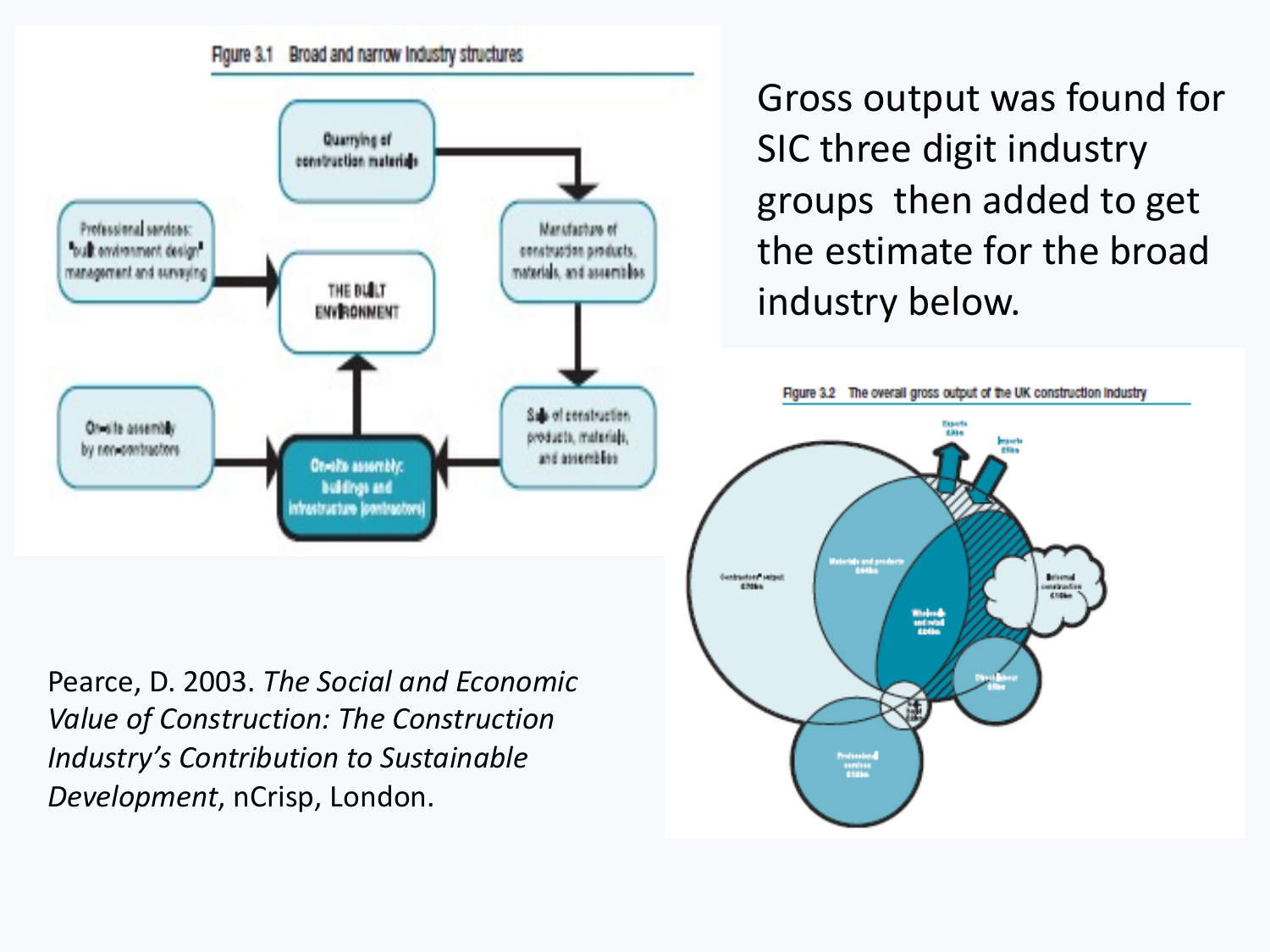#### Broad Industry is Twice the Size

| <b>Industry</b>                                | <b>No. of firms</b> | <b>Share of value added</b> |
|------------------------------------------------|---------------------|-----------------------------|
| <b>Contractors</b>                             | 192,404             | 52%                         |
| Mining and quarrying of construction materials | 2,248               | 2%                          |
| <b>Manufacture of construction products</b>    | 20,863              | 15%                         |
| Sale of construction products                  | 81,997              | 15%                         |
| <b>Professional services</b>                   | 57,636              | 16%                         |

| <b>SIC</b>  | <b>Industry</b>          | <b>Turnover</b> | <b>GVA at</b><br>basic prices | <b>Purchases</b> | <b>Employment</b><br>costs | <b>Employment</b><br>during year |
|-------------|--------------------------|-----------------|-------------------------------|------------------|----------------------------|----------------------------------|
| Æ           | Construction             | 57              | 55                            | 58               | 52                         | 57                               |
| $\mathbf C$ | Quarrying                | $\overline{2}$  | $\overline{2}$                | $\overline{2}$   | $\overline{2}$             | $\mathbf{1}$                     |
| D           | Manufacturing            | 18              | 18                            | 18               | 20                         | 19                               |
| G           | Trade                    | 10              | 6                             | 13               | $\overline{7}$             | 6                                |
| $\mathbf K$ | Real estate, renting and | 13              | 19                            | 10               | 20                         | 17                               |
|             | business activities      |                 |                               |                  |                            |                                  |
|             | Total (percentage)       | 100             | 100                           | 100              | 100                        | 100                              |